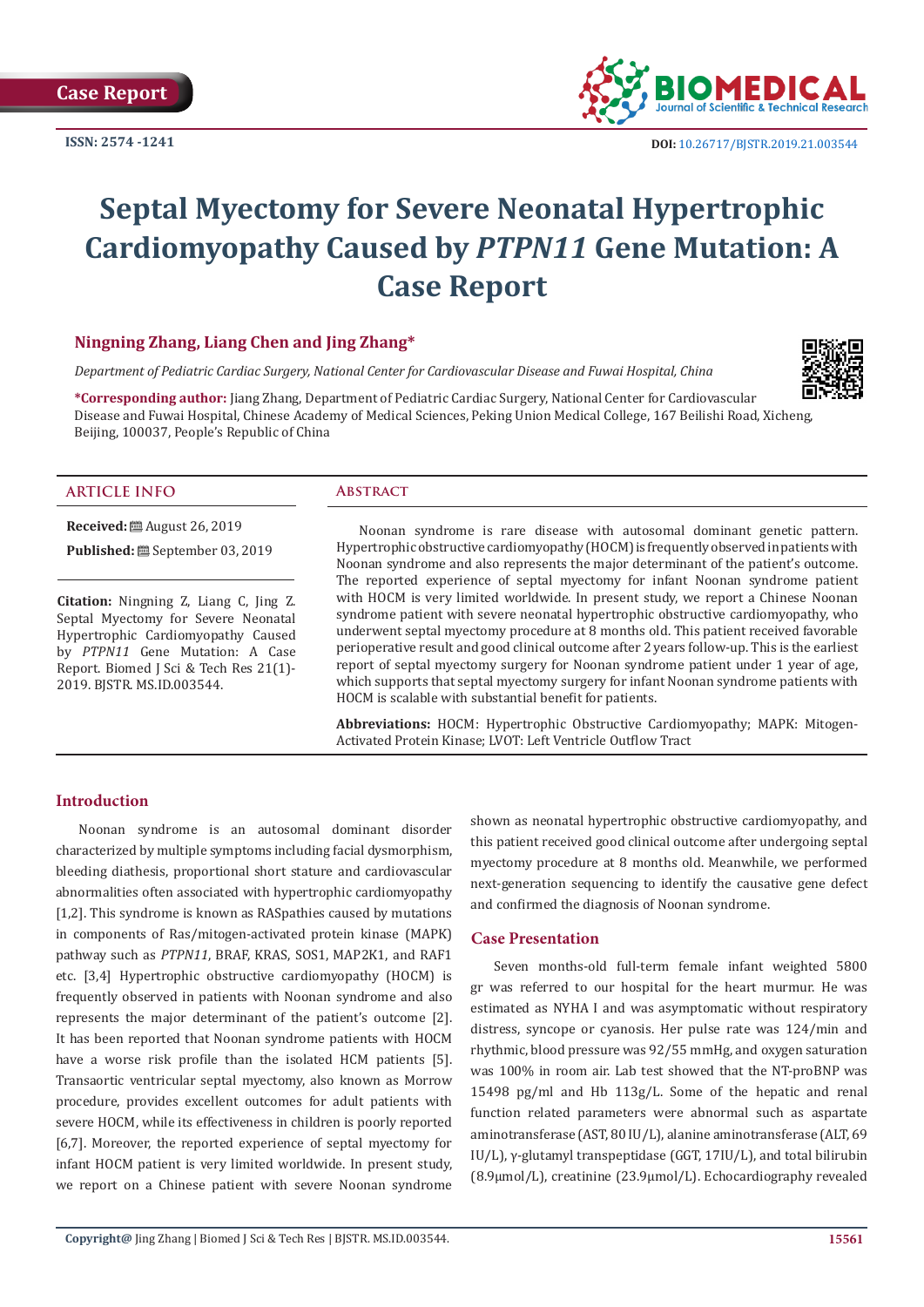left ventricular hypertrophy with severe left ventricle outflow tract (LVOT) obstruction, moderate mitral regurgitation and systolic anterior motion of the mitral valve (SAM sign). Atria septal defect was also observed under Doppler. The LVOT pressure gradient estimated by Doppler flow was 78 mmHg before surgery (Figure 1A). This patient was subjected to Morrow septal myectomy procedure

under general anesthesia with low temperature extracorporeal circulation at her eight months old. The cardiopulmonary bypass time was 114 min, clamping time was 73 min. After surgery, this patient took use of breath machine for 18 h, and stayed in ICU for 2 days. She successfully discharged from hospital 13 days after surgery without severe comorbidity.



**Figure 1:** Echocardiography imaging of the patient before

- (A) and after
- (B) surgery

Figure 1B presented the echocardiography of the patient after surgery, which showed obstructive septum was relieved. After surgery, the LVOT gradient immediately returned to normal as 14 mmHg at rest. This patient was also strictly followed up by echocardiography until last month, and the LVOT gradient maintained  $14 \sim 16$ mmHg in the subsequent 2 years (Figure 2). This patient is also well growth and development during the followup. Family screening shows that this patient's parents are normal without any Noonan syndrome or related heart disease. There is also no Noonan syndrome or congenital heart disease case among their cascade families within three generations. In order to identify the potential causative mutations for this severe case, we collected the peripheral blood from the patient and her parents (Figure 3A)

and performed next-generation panel sequencing containing 1876 cardiovascular related genes. A rare mutation *PTPN11* c.1528C>G (p.Q510E) is identified from the proband (Figure 3B), while the parents do not carry this variant (Figure 3C & 3D). This means that this is a de-novo variant. Base on previous literatures, we found that *PTPN11* c.1528C>G was firstly identified in a patient with Noonan syndrome in 2005 by Takahashi and colleagues [8], and also reported in two patients with LEOPARD syndrome [9]. This variant is annotated as 'pathogenic' in both HGMD and Clin Var databases. And thus, we can conclude that this progressive neonatal HOCM patient is attribute to the *PTPN11* c.1528C>G mutation, which also confirms the diagnosis of Noonan syndrome.



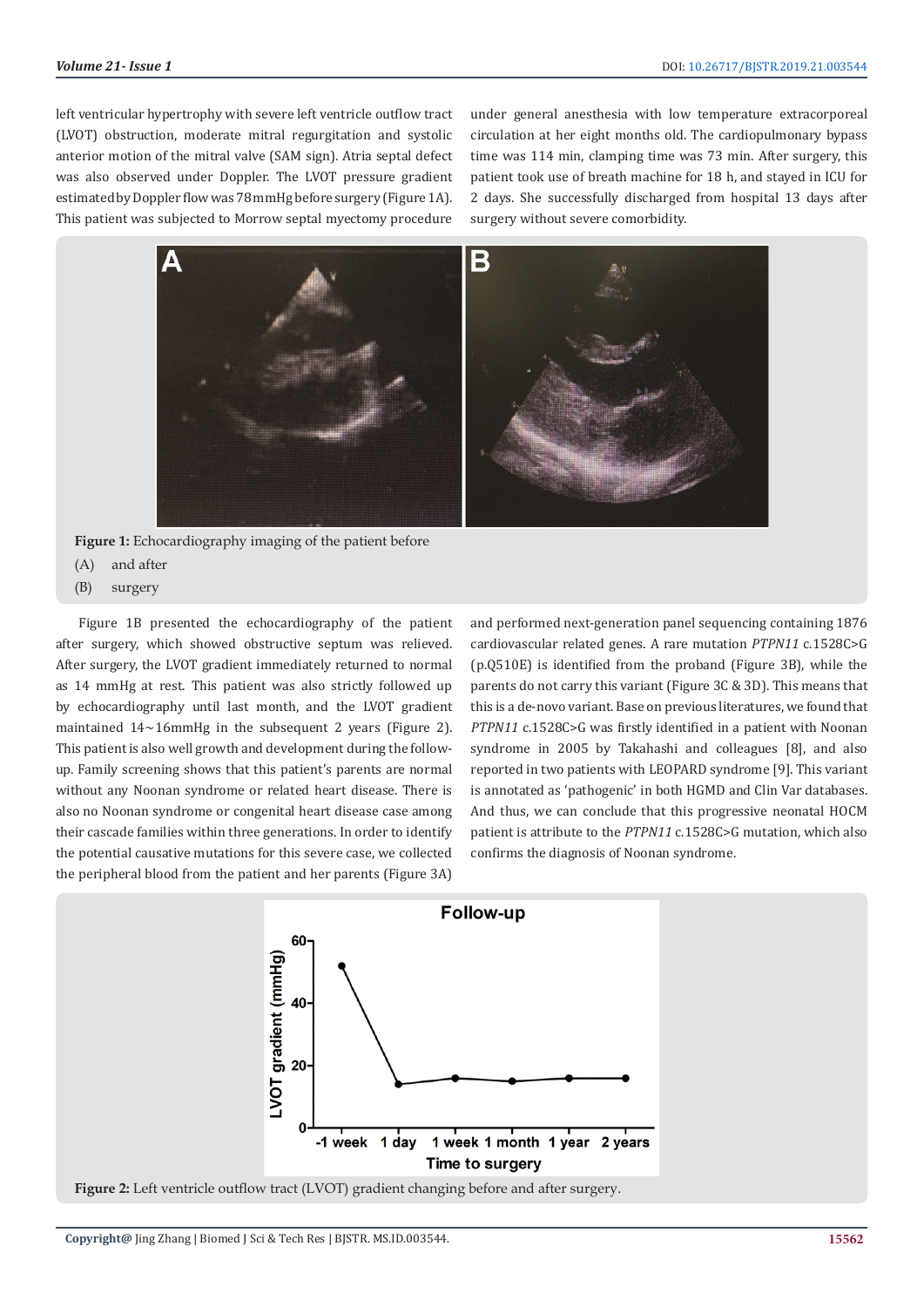

**Figure 3:** Genetic screening of the patient

- (A) Family pedigree tree;
- (B) Sanger sequencing result for proband and
- (C,D) her parents.

### **Discussion**

In present study, we report on a 7-month-old girl affected with Noonan syndrome and neonatal HOCM. The clinical presentation included facial dysmorphism, cutaneous abnormalities and HCM with LVOT obstruction. These clinical features were suggestive of Noonan syndrome. We performed septal myectomy procedure for this patient, and her LVOT obstruction was relieved with LVOT gradient from 78mmHg down to 13mmHg after surgery. This patient also showed good outcome after 3 years follow-up. The treatment of septal myectomy surgery for adult HOCM patient showed excited outcomes after mid- or long-term follow-up in previous studies [10], but its application in pediatric patients were only reported by several centers such as Mayo clinic [6,7,11,12]. A recent study from Germany reported the clinical outcome of septal myectomy for 12 infant HOCM patients under 1 year of age from 1978 to 2015 including 6 Noonan syndromes [13]. They also confirmed this surgery can be performed safely during infancy with favorable perioperative result and long-term clinical outcome at a mean time period of 8.9 years after surgery [13]. The surgery team from Mayo Clinic also reported the outcome of 7 septal myectomy surgery in patients with Noonan syndrome from 1999 to 2015 [14], which also proved a reasonable and acceptable early outcome for these patients. Although there were several reports on the surgery for Noonan syndrome, the sample size is all so small that this surgery is still under exploration. Our group is the first team to perform septal myectomy surgery for infant patients in China, and this is also the first case reported from Chinse hospital. And it is worthy to be confirmed that the septal myectomy surgery for Noonan syndrome patients with HOCM is scalable with substantial benefit for patients.

#### **References**

- 1. [Burch M, Sharland M, Shinebourne E, Smith G, Patton M, et al. \(1993\)](https://www.ncbi.nlm.nih.gov/pubmed/8409059) [Cardiologic abnormalities in Noonan syndrome: phenotypic diagnosis](https://www.ncbi.nlm.nih.gov/pubmed/8409059) [and echocardiographic assessment of 118 patients. J Am Coll Cardiol](https://www.ncbi.nlm.nih.gov/pubmed/8409059) [22\(4\): 1189-1192.](https://www.ncbi.nlm.nih.gov/pubmed/8409059)
- 2. [Calcagni G, Adorisio R, Martinelli S, Grutter G, Baban A, et al.](https://www.ncbi.nlm.nih.gov/pubmed/29525650) [\(2018\) Clinical Presentation and Natural History of Hypertrophic](https://www.ncbi.nlm.nih.gov/pubmed/29525650) [Cardiomyopathy in RASopathies. Heart Fail Clin 14\(2\): 225-235.](https://www.ncbi.nlm.nih.gov/pubmed/29525650)
- 3. [Liao J, Mehta L \(2019\) Molecular Genetics of Noonan Syndrome and](https://www.ncbi.nlm.nih.gov/pubmed/31115195) [RASopathies. Pediatr Endocrinol Rev 16\(S2\): 435-446.](https://www.ncbi.nlm.nih.gov/pubmed/31115195)
- 4. [Li X, Yao R, Tan X, Li N2, Ding Y, et al. \(2019\) Molecular and phenotypic](https://www.ncbi.nlm.nih.gov/pubmed/31219622) [spectrum of Noonan syndrome in Chinese patients. Clin Genet.](https://www.ncbi.nlm.nih.gov/pubmed/31219622)
- 5. [Prendiville TW, Gauvreau K, Tworog Dube E, Patkin L, Kucherlapati RS,](https://www.ncbi.nlm.nih.gov/pubmed/24534818) [et al. \(2014\) Cardiovascular disease in Noonan syndrome. Arch Dis Child](https://www.ncbi.nlm.nih.gov/pubmed/24534818) [99\(7\): 6296-34.](https://www.ncbi.nlm.nih.gov/pubmed/24534818)
- 6. [Borisov KV, Bockeria LA, Sinyov AF \(2008\) Surgical treatment of](https://www.ncbi.nlm.nih.gov/pubmed/18959678) [hypertrophic obstructive cardiomyopathy in pediatric patients with](https://www.ncbi.nlm.nih.gov/pubmed/18959678) [severe hypertrophy. Artif Organs 32\(11\): 856-863.](https://www.ncbi.nlm.nih.gov/pubmed/18959678)
- 7. [Altarabsheh SE, Dearani JA, Burkhart HM, Schaff HV, Deo SV, et al.](https://www.ncbi.nlm.nih.gov/pubmed/23040828) [\(2013\) Outcome of septal myectomy for obstructive hypertrophic](https://www.ncbi.nlm.nih.gov/pubmed/23040828) [cardiomyopathy in children and young adults. Ann Thorac Surg 95\(2\):](https://www.ncbi.nlm.nih.gov/pubmed/23040828) [663-669.](https://www.ncbi.nlm.nih.gov/pubmed/23040828)
- 8. Takahashi K, Kogaki S, Kurotobi S, [Nasuno S, Ohta M, et al. \(2005\) A novel](https://www.ncbi.nlm.nih.gov/pubmed/15889278) [mutation in the PTPN11 gene in a patient with Noonan syndrome and](https://www.ncbi.nlm.nih.gov/pubmed/15889278) [rapidly progressive hypertrophic cardiomyopathy. Eur J Pediatr 164\(8\):](https://www.ncbi.nlm.nih.gov/pubmed/15889278) [497-500.](https://www.ncbi.nlm.nih.gov/pubmed/15889278)
- 9. [Digilio MC, Sarkozy A, Pacileo G, Limongelli G, Marino B, et al. \(2006\)](https://www.ncbi.nlm.nih.gov/pubmed/16733669) [PTPN11 gene mutations: linking the Gln510Glu mutation to the](https://www.ncbi.nlm.nih.gov/pubmed/16733669) ["LEOPARD syndrome phenotype. Eur J Pediatr 165\(11\): 803-805.](https://www.ncbi.nlm.nih.gov/pubmed/16733669)
- 10. [Nishimura RA, Seggewiss H, Schaff HV \(2017\) Hypertrophic Obstructive](https://www.ncbi.nlm.nih.gov/pubmed/28912182) [Cardiomyopathy: Surgical Myectomy and Septal Ablation. Circ Res](https://www.ncbi.nlm.nih.gov/pubmed/28912182) [121\(7\): 771-783.](https://www.ncbi.nlm.nih.gov/pubmed/28912182)
- 11. [Dearani JA, Danielson GK \(2005\) Septal myectomy for obstructive](https://www.ncbi.nlm.nih.gov/pubmed/15818363) [hypertrophic cardiomyopathy. Semin Thorac Cardiovasc Surg Pediatr](https://www.ncbi.nlm.nih.gov/pubmed/15818363) [Card Surg Annu 2005: 86-91.](https://www.ncbi.nlm.nih.gov/pubmed/15818363)